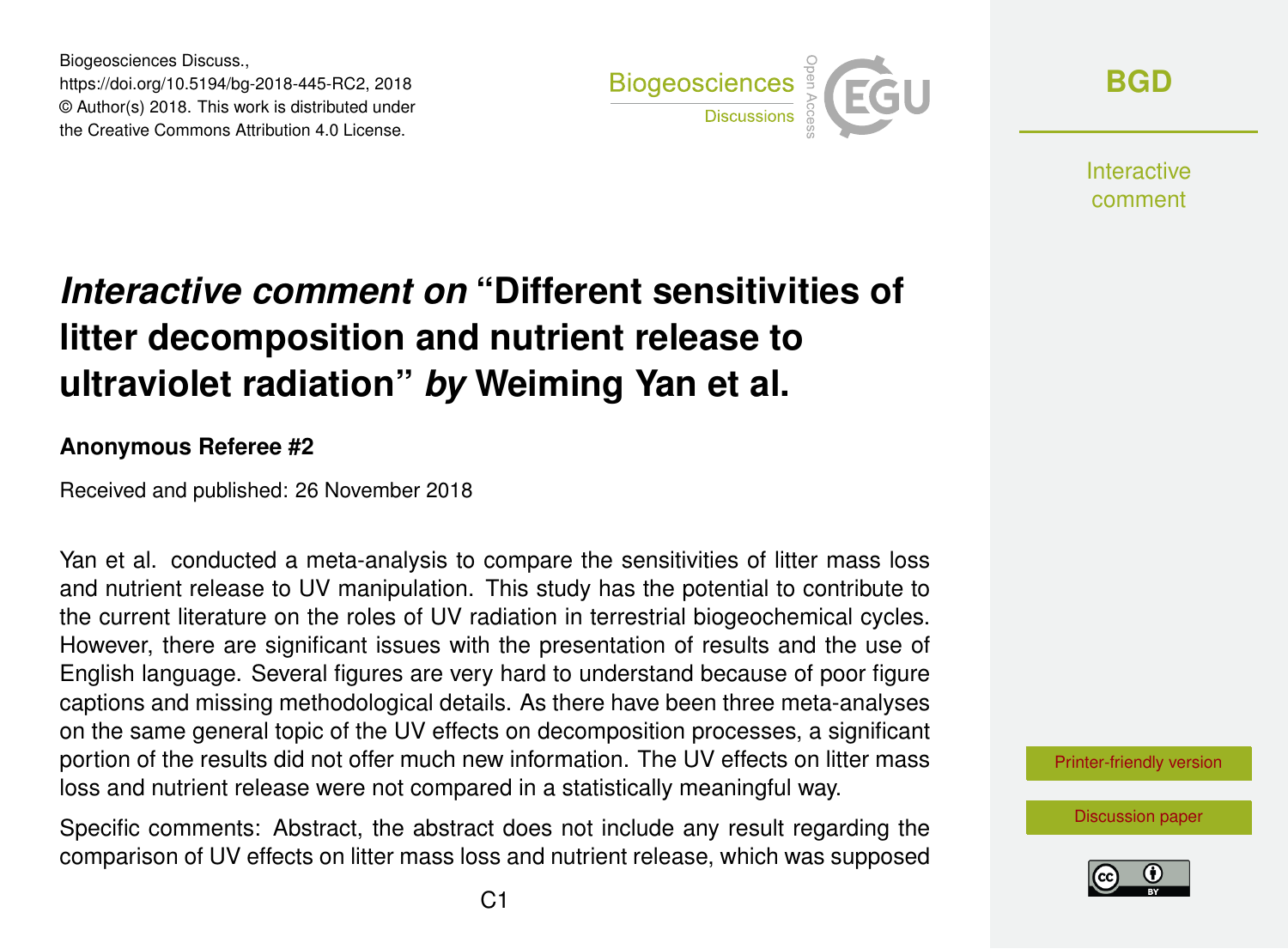to be the main research question, judging from the title.

Page 1 Lines 20, 25, 'sensitivity' is a vague term. Please define how sensitivity was quantified.

P1L22-24, I cannot follow this sentence. If the key is 'three-stage pattern', then describe what these three stages are.

P1L25, the final sentence was too generic. It's not clear how this study helps to move the field forward.

Introduction, in general, I find the introduction quite wordy and lack of focus. For example, the authors discussed the specific UV effects on decomposition twice in two paragraphs. Some knowledge gaps that the authors identified have been studied by previous meta-analysis, e.g., the effects of precipitation (P3L14-15) and the effects of experimental duration (P4L26). Please think carefully about the unique contributions of this study and highlight them in the introduction.

P2L7, UV radiation doesn't directly contribute to photosynthesis or C fixation.

P2L27, this is a good place to discuss the indirect effects of UV radiation.

P3L4, the term 'photodecomposition' needs to be defined.

P3L4, try 'sparse vegetation'

P3L19-30, this is the 2nd time the authors described the specific pathways through which UV radiation affected decomposition processes (1st time: P2L23-27). Please try pooling these materials together.

P3L29, explain 'the effects of UV enhancement on the soil'.

P4L10-24, this paragraph introduces the main novelty of this study: the UV effects on C vs. nutrient release. Consider highlighting this instead of burying it at the end of introduction.

**[BGD](https://www.biogeosciences-discuss.net/)**

Interactive comment

[Printer-friendly version](https://www.biogeosciences-discuss.net/bg-2018-445/bg-2018-445-RC2-print.pdf)

[Discussion paper](https://www.biogeosciences-discuss.net/bg-2018-445)

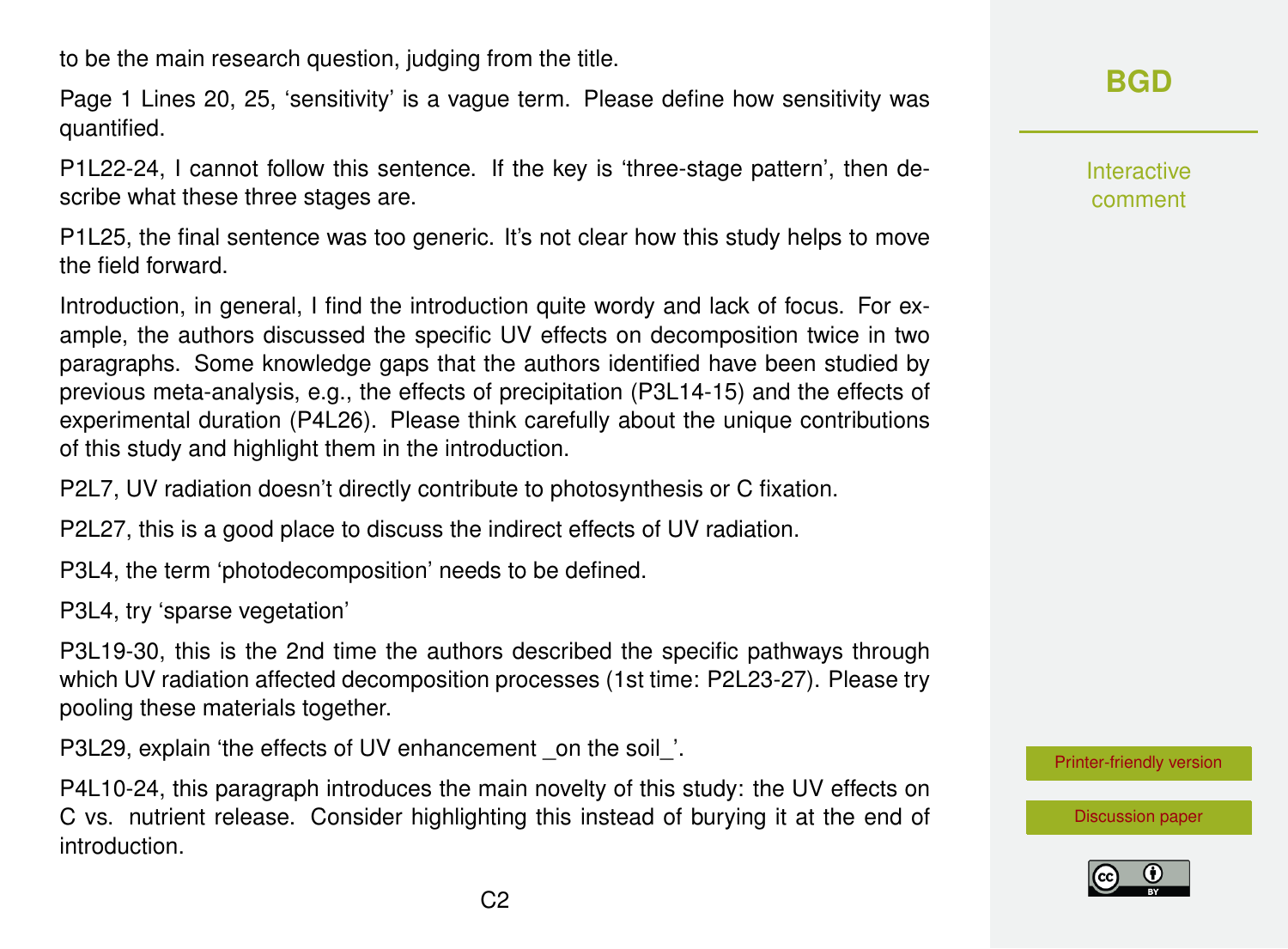P4L13, King et al. 2012 Biogeochemistry also included a meta-analysis.

P4L18, compared to previous meta-analyses, this study included a smaller number of published studies (i.e., 54) due to the goal of comparing C vs. nutrient release. I don't find it fair to criticize the sample sizes of previous studies.

P4L27, I don't understand how the authors defined 'datasets'. A paired observation or a published experiment?

P5L19, what are the chemical properties included in this study? Please list all of them here. This is a good place to explain how 'C/N/P remaining' or 'C/N/P release' were calculated. In addition, does 'wood' mean woody tissues or leaves of woody species?

Results, direct and indirect effects of UV radiation represent fundamentally different processes. One involves exposing litter to various levels of UV radiation, while the other refers to growing plants under UV manipulation and then accessing decay processes. Figure 2 is the only place where the direct and indirect were differentiated, but I find it impossible to understand. I have the impression that the direct and indirect effects were mixed together in most figures, except in Figure 2. I strongly believe that mixing the two is wrong.

In all figures, it's not clear how sample size was counted. Does it include the number of replicates in original studies?

Figure 1, are the results about the 'direct effects' only? What does the error bar represent? It is more intuitive to show 95% confidence intervals with error bars.

Figure 1, I find it very surprising that there were less published studies on C remaining than on P remaining.

Figure 2, I am having a hard time understanding this figure. Were soil and plant supposed to represent direct and indirect effects, respectively?

P7L16, please consider merging UV-B and UV-(A+B) results in the figure 1.

Interactive comment

[Printer-friendly version](https://www.biogeosciences-discuss.net/bg-2018-445/bg-2018-445-RC2-print.pdf)